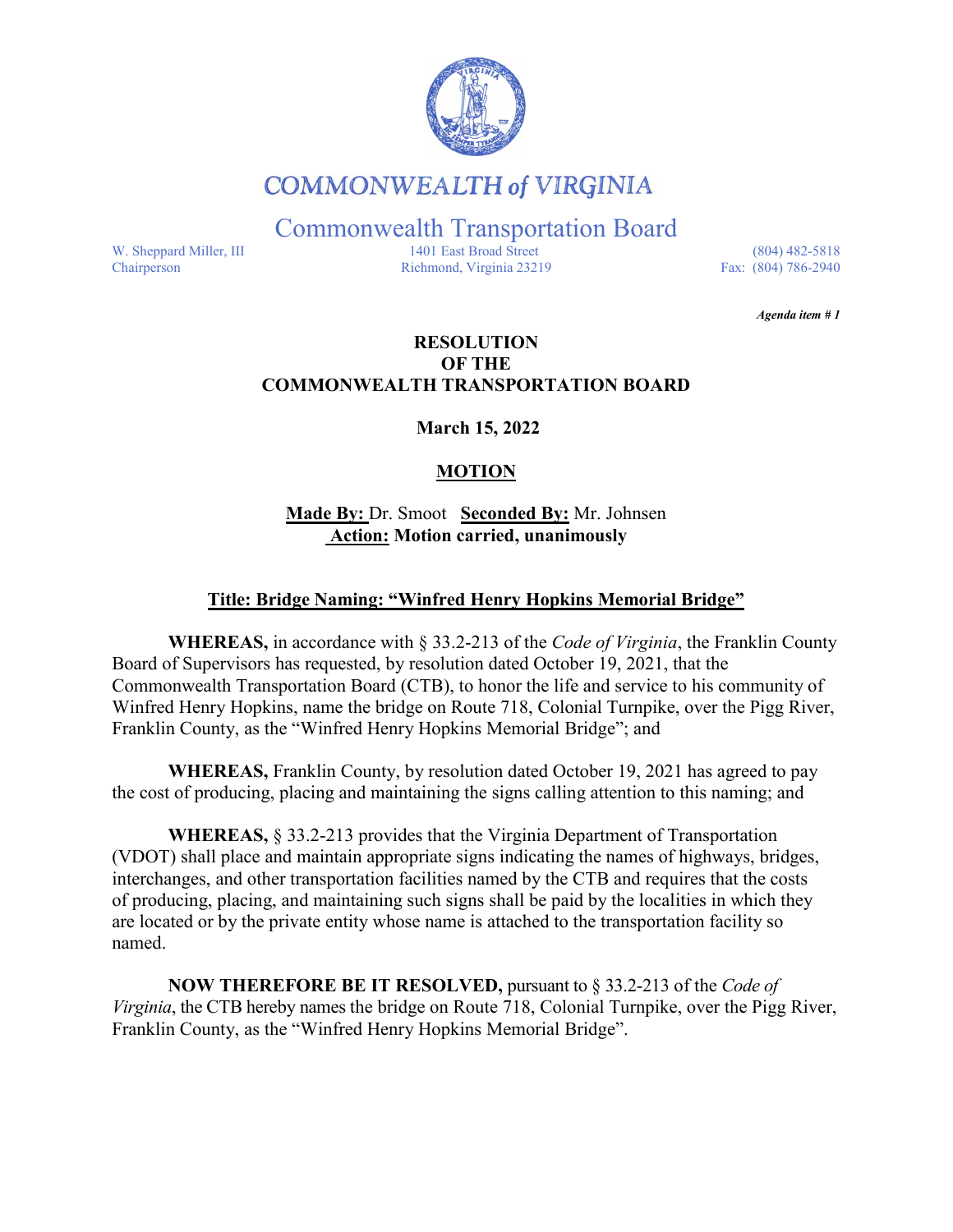Resolution of the Board Bridge Naming: "Winfred Henry Hopkins Memorial Bridge" March 15, 2022 Page 2 of 2

**BE IT FURTHER RESOLVED,** that VDOT is directed to produce, place, and maintain the signs calling attention to this naming, and secure payment from Franklin County for these costs as required by law.

####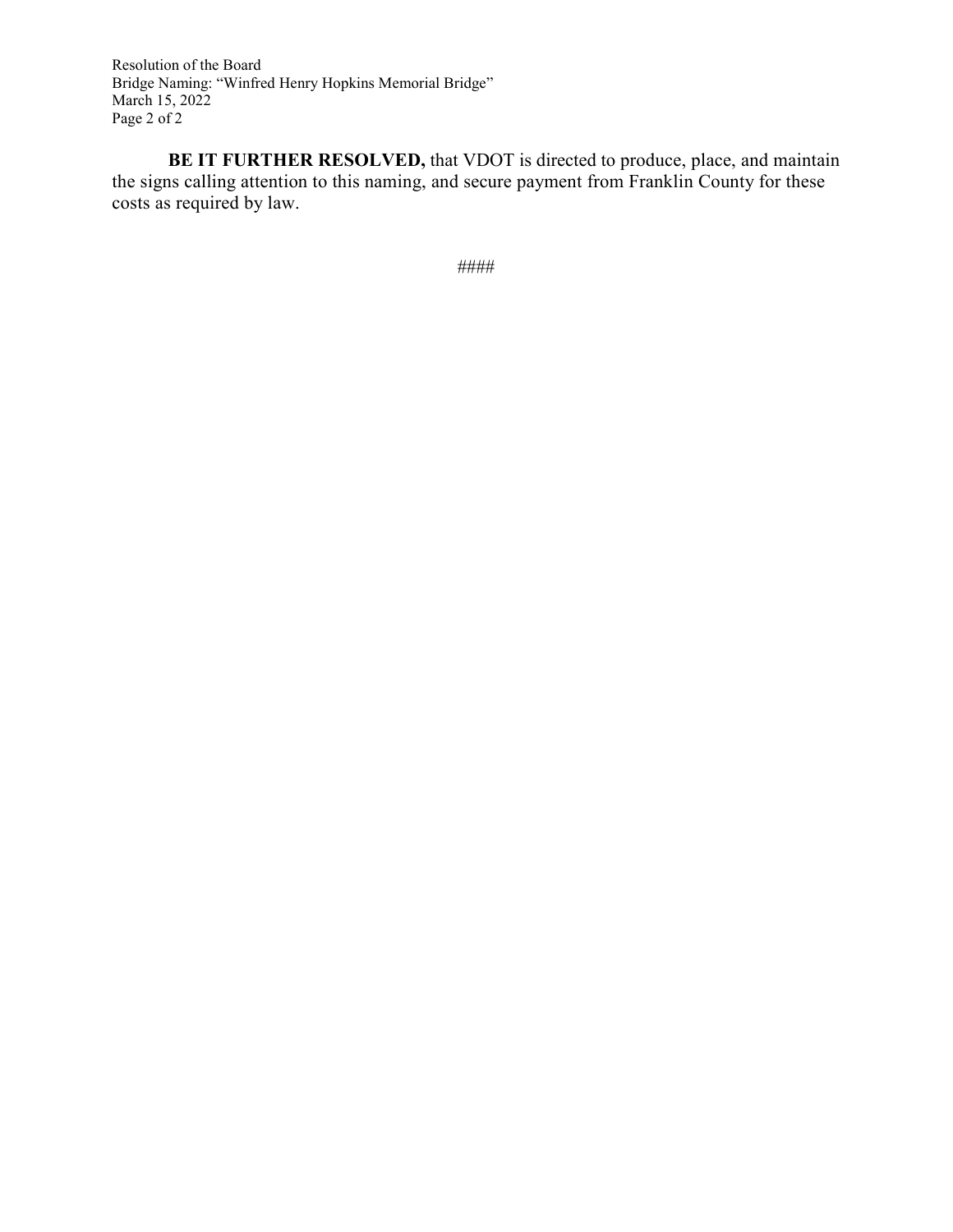#### **CTB Decision Brief**

Bridge Naming: "Winfred Henry Hopkins Memorial Bridge"

**Issue:** Commemorative naming of the bridge on Route 718, Colonial Turnpike, over the Pigg River, Franklin County as the "Winfred Henry Hopkins Memorial Bridge".

**Facts:** Franklin County enacted a resolution on October 19, 2021 to honor the life and contributions to his community of Winfred Henry Hopkins of Franklin County, Virginia.

According to the Franklin County resolution:

Mr. Hopkins grew up in the community of Snow Creek on land at the bridge on Colonial Turnpike. He was respected and well known throughout the community and was a community leader during his lifetime. He was a family man and has children and grandchildren who live at the foot of this bridge. He was respected by all who knew him until his death on October 25, 2017.

**Recommendations**: The Virginia Department of Transportation (VDOT) recommends this request be approved.

**Action Required by CTB**: The *Code of Virginia* requires a majority of the CTB members to approve a resolution naming a highway or bridge, as appropriate. A resolution will be provided for the Board's consideration.

**Result if Approved**: The bridge on Route 718, Colonial Turnpike, over the Pigg River, Franklin County will be known as the "Windred Henry Hopkins Memorial Bridge". In accordance with law and by resolution, Franklin County agrees to pay the costs of producing, placing, and maintaining the signs calling attention to this naming.

**Options:** Approve**,** Deny, or Defer.

**Public Comments/Reactions:** VDOT is not aware of any opposition to this proposal.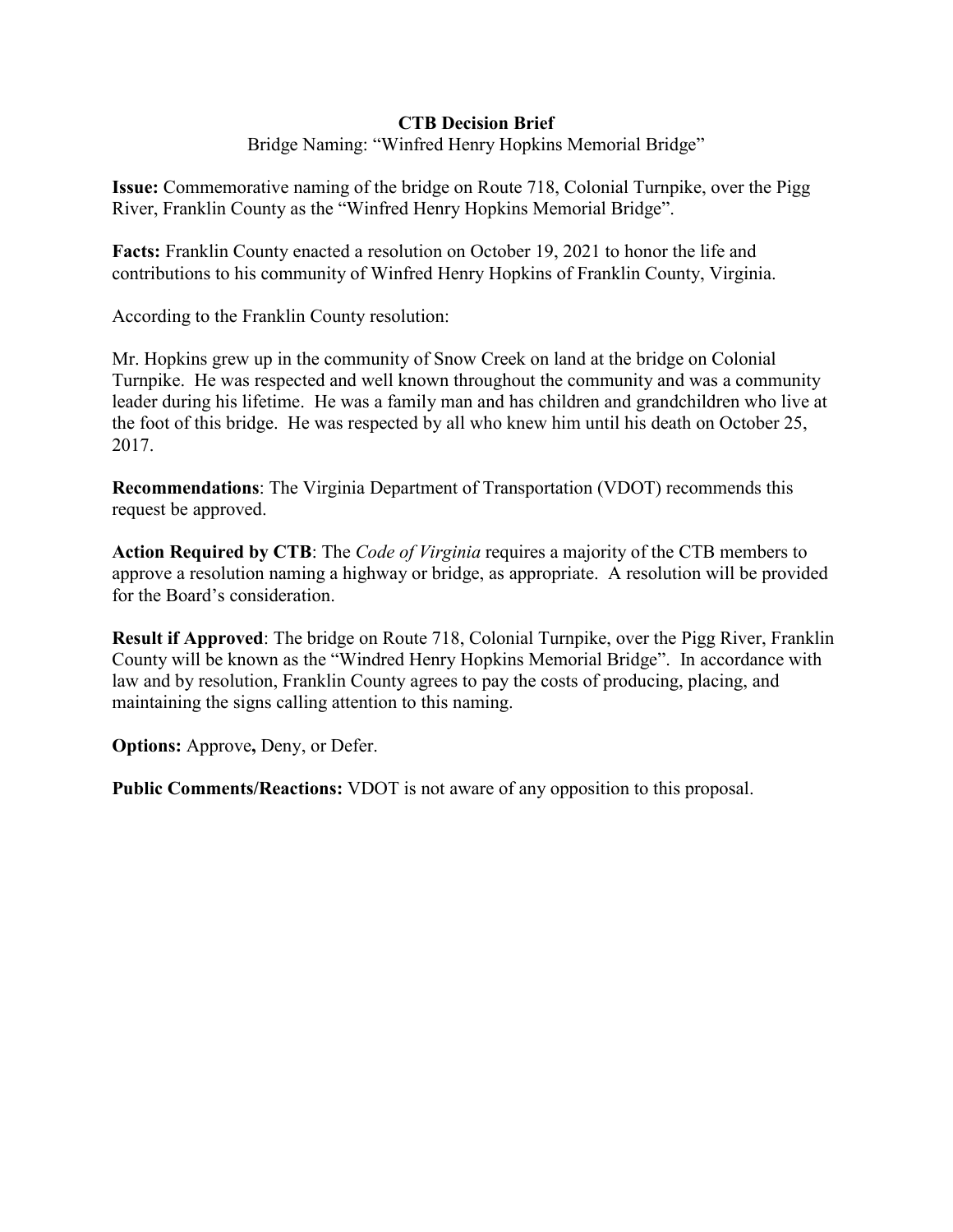

#### **RESOLUTION #05-10-2021**

#### **NAMING THE BRIDE ON ROUTE 718, COLONIAL TURNPIKE OVER THE PIGG RIVER** FRANKLIN COUNTY, VIRGINIA "THE WINFRED HENRY HOPKINS MEMORIAL BRIDGE"

**WHEREAS,** Winfred Henry Hopkins grew up in the community of Snow Creek on land at the bridge on Colonial Turnpike, Route 718, in Franklin County, Virginia; and

WHEREAS, Mr. Hopkins was respected and well-known throughout the community and was a community leader during his lifetime; and

**WHEREAS, Mr.** Hopkins' was a family man and has children and grandchildren who live at the foot of the bridge on Colonial Turnpike, Route 718, in the community he served in Franklin County, Virginia until his death on October 25, 2017; and

**WHEREAS**, it is an honor for the Franklin County Board of Supervisors to change the name the newly constructed Colonial Turnpike bridge on Route 718, to "The Winfred Henry Hopkins Memorial Bridge" in memory of such a respected individual by all that knew him; and

NOW, THEREFORE, BE IT RESOLVED, that The Franklin County Board of Supervisors, in accordance with the requirements of Section 33.2-213 of the Code of Virginia, does hereby request that the Commonwealth Transportation Board name the bridge on Route 718, Colonial Turnpike, over the Pigg River in Franklin County, as the "Winfred Henry Hopkins Memorial Bridge".

BE IT FURTHER RESOLVED that Franklin County Board of Supervisor has agreed to pay the costs of producing, placing, and maintaining the signs calling attention to this naming.

**BE IT THEREFORE RESOLVED** by the Board of Supervisors to approve the consent items #4 as presented.

VOTING ON THE MOTION WAS AS FOLLOWS:

AYES: Carter, L. Mitchell, R. Mitchell, Smith, Tatum, Thompson **ABSENT: Cundiff** 

Madeline L.

Madeline L. Sefcik, CMC Clerk, Franklin County Board of Supervisors